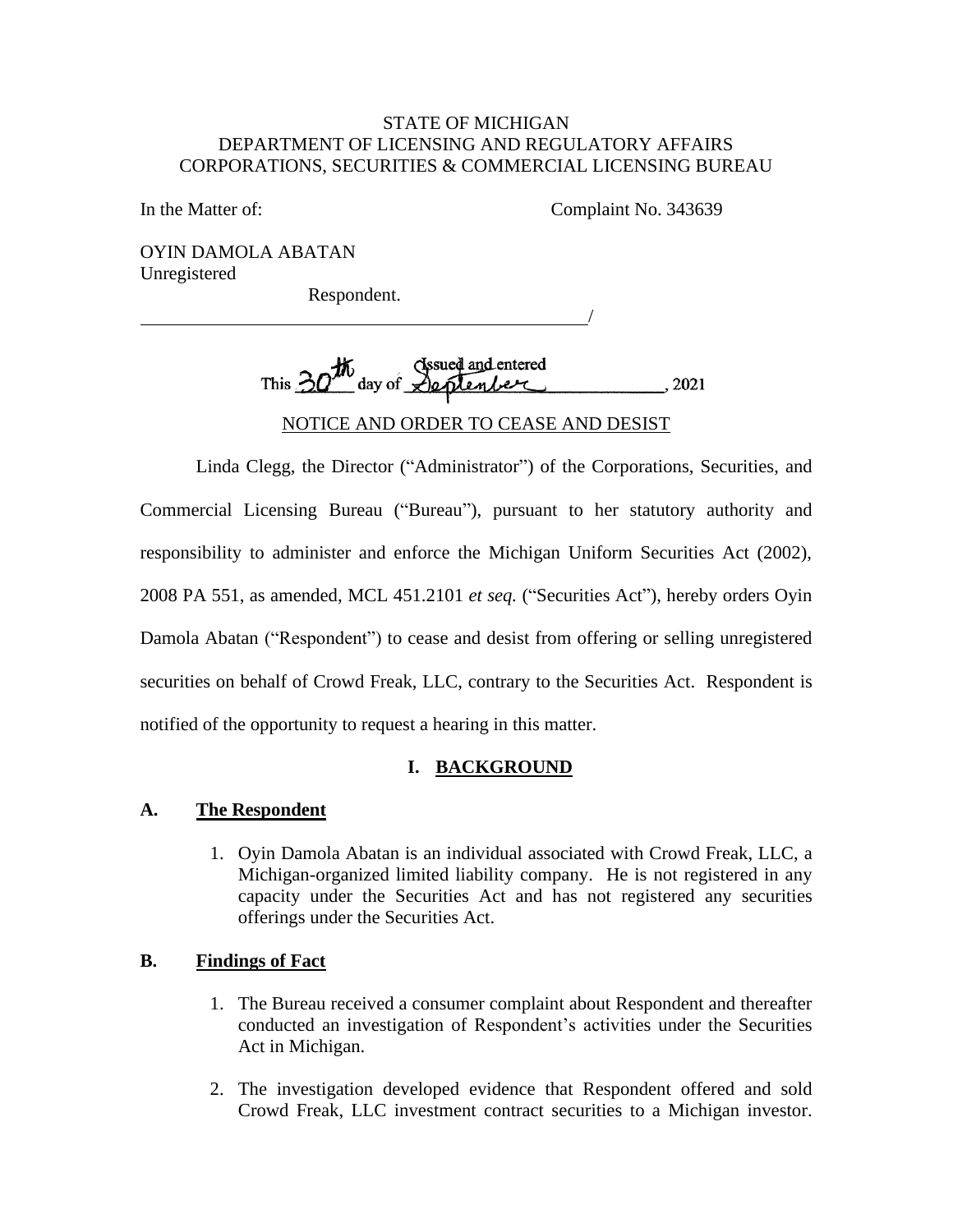Crowd Freak, LLC's securities were not registered under the Securities Act and Respondent has not identified a relevant exemption from registration. Crowd Freak, LLC's securities were not registered under the Securities Act and Respondent has not identified a relevant exemption from registration.

# II. RELEVANT STATUTORY PROVISIONS  **II. RELEVANT STATUTORY PROVISIONS**

1. Section 102c(c) of the Securities Act, MCL 451.2102c(c), defines "Security" in part as: "Security" in part as:

a note; stock; treasury stock; security future; bond; debenture; evidence of a note; stock; treasury stock; security future; bond; debenture; evidence of indebtedness; certificate of interest or participation in a profit-sharing agreement; collateral trust certificate; preorganization certificate or indebtedness; certificate of interest or participation in a profit-sharing agreement; collateral trust certificate; preorganization certificate or subscription; transferable share; investment contract; voting trust certificate; certificate of deposit for a security; fractional undivided interest in oil, gas, or other mineral rights; put, call, straddle, option, or subscription; transferable share; investment contract; voting trust<br>certificate; certificate of deposit for a security; fractional undivided<br>interest in oil, gas, or other mineral rights; put, call, straddle, option, or<br>pr securities, including an interest in or based on the value of that put, call, straddle, option, or privilege on that security, certificate of deposit, or group or index of securities, put, call, straddle, option, or privilege entered into on a national securities exchange relating to foreign currency, an investment in a viatical or life settlement agreement; or, in general, an interest or instrument commonly known as a "security"; or a certificate of interest or participation in, temporary or interim certificate for, receipt for, guarantee of, or warrant or right to subscribe to or purchase, any of the foregoing... securities, including an interest in or based on the value of that put, call, straddle, option, or privilege on that security, certificate of deposit, or group or index of securities, put, call, straddle, option, or privil interest or participation in, temporary or interim certificate for, receipt for, guarantee of, or warrant or right to subscribe to or purchase, any of the foregoing…

2. Section 301 of the Securities Act, MCL 451.2301, states:

2. Section 301 of the Securities Act, MCL 451.2301, states:<br>A person shall not offer or sell a security in this state unless 1 or more of the following are met: the following are met:

(a) The security is a federal covered security. (a) The security is a federal covered security.

(b) The security, transaction, or offer is exempted from registration (b) The security, transaction, or offer is exempted from registration under sections 201 to 203. under sections 201 to 203.

(c) The security is registered under this act. (c) The security is registered under this act.

# III. CONCLUSIONS OF LAW **III. CONCLUSIONS OF LAW**

1. Respondent Oyin Damola Abatan offered and sold Crowd Freak, LLC investment contract securities to a Michigan investor. The securities were not federal covered, exempt from registration, or registered, contrary to section 301 of the Securities Act, MCL 451.2301. section 301 of the Securities Act, MCL 451.2301. 1. Respondent Oyin Damola Abatan offered and sold Crowd Freak, LLC investment contract securities to a Michigan investor. The securities were not federal covered, exempt from registration, or registered, contrary to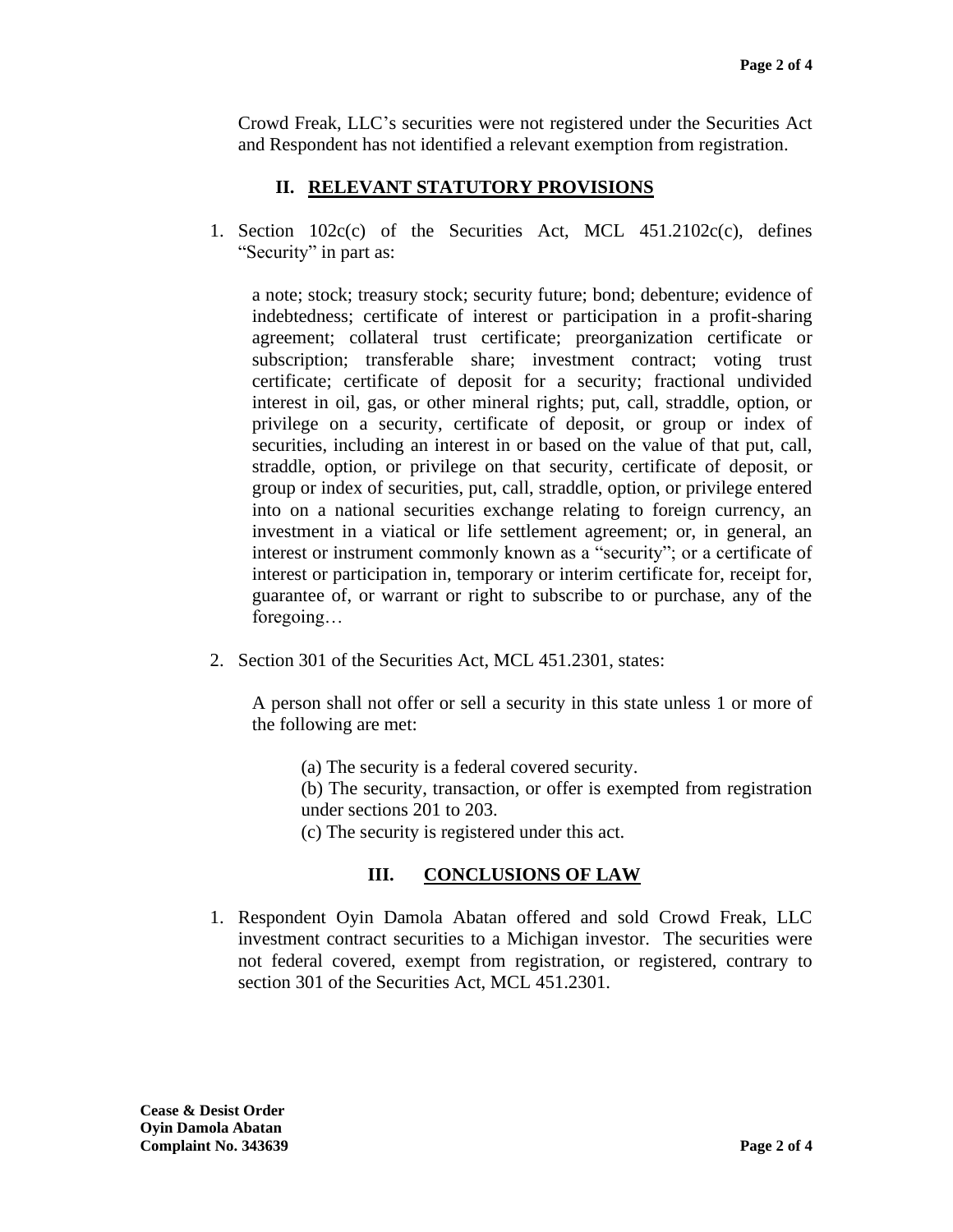### IV. ORDER **IV. ORDER**

IT IS THEREFORE ORDERED, pursuant to section 604 of the Securities Act, MCL IT IS THEREFORE ORDERED, pursuant to section 604 of the Securities Act, MCL 451.2604, that: 451.2604, that:

- A. Respondent shall immediately CEASE AND DESIST from offering and selling unregistered securities in violation of the Securities Act. unregistered securities in violation of the Securities Act.
- B. Pursuant to section 604(2) of the Securities Act, this Notice and Order to Cease and Desist is IMMEDIATELY EFFECTIVE. B. Pursuant to section 604(2) of the Securities Act, this Notice and Order to Cease<br>and Desist is IMMEDIATELY EFFECTIVE.<br>C. In a Final Order, the Administrator intends to impose civil fines of \$10,000.00
- against Respondent under MCL 451.2604(4). against Respondent under MCL 451.2604(4).
- D. Pursuant to section 508 of the Securities Act, MCL 451.2508, a person that D. Pursuant to section 508 of the Securities Act, MCL 451.2508, a person that willfully violates the Securities Act, or an order issued under the Securities Act, is guilty of a felony punishable by imprisonment for not more than 10 years or a fine willfully violates the Securities Act, or an order issued under the Securities Act, is<br>guilty of a felony punishable by imprisonment for not more than 10 years or a fine<br>of not more than \$500,000.00 for each violation, or of violating a rule or order under this act may be fined, but shall not be imprisoned, if the individual did not have knowledge of the rule or order. imprisoned, if the individual did not have knowledge of the rule or order.
- E. The Administrator retains the right to pursue further administrative action against<br>Respondent under the Securities Act if the Administrator determines that such Respondent under the Securities Act if the Administrator determines that such action is necessary and appropriate in the public interest, for the protection of investors and is authorized by the Securities Act. investors and is authorized by the Securities Act.

# V. NOTICE OF OPPORTUNITY FOR HEARING **V. NOTICE OF OPPORTUNITY FOR HEARING**

Section 604 of the Securities Act, MCL 451.2604, provides that Respondent has 30 days beginning with the first day after the date of service of this Notice and Order to Cease beginning with the first day after the date of service of this Notice and Order to Cease and Desist to submit a written request to the Administrator asking that this matter be and Desist to submit a written request to the Administrator asking that this matter be scheduled for a hearing. If the Administrator receives a written request in a timely manner, the Administrator shall schedule a hearing within 15 days after receipt of the request. The written request for a hearing must be addressed to: scheduled for a hearing. If the Administrator receives a written request in a timely manner, the Administrator shall schedule a hearing within 15 days after receipt of the request. The written request for a hearing must be

> Corporations, Securities & Commercial Licensing Bureau Corporations, Securities & Commercial Licensing Bureau Regulatory Compliance Division Regulatory Compliance Division P.O. Box 30018 P.O. Box 30018 Lansing, MI 48909 Lansing, MI 48909

By email to **CSCL-FOIA@michigan.gov**